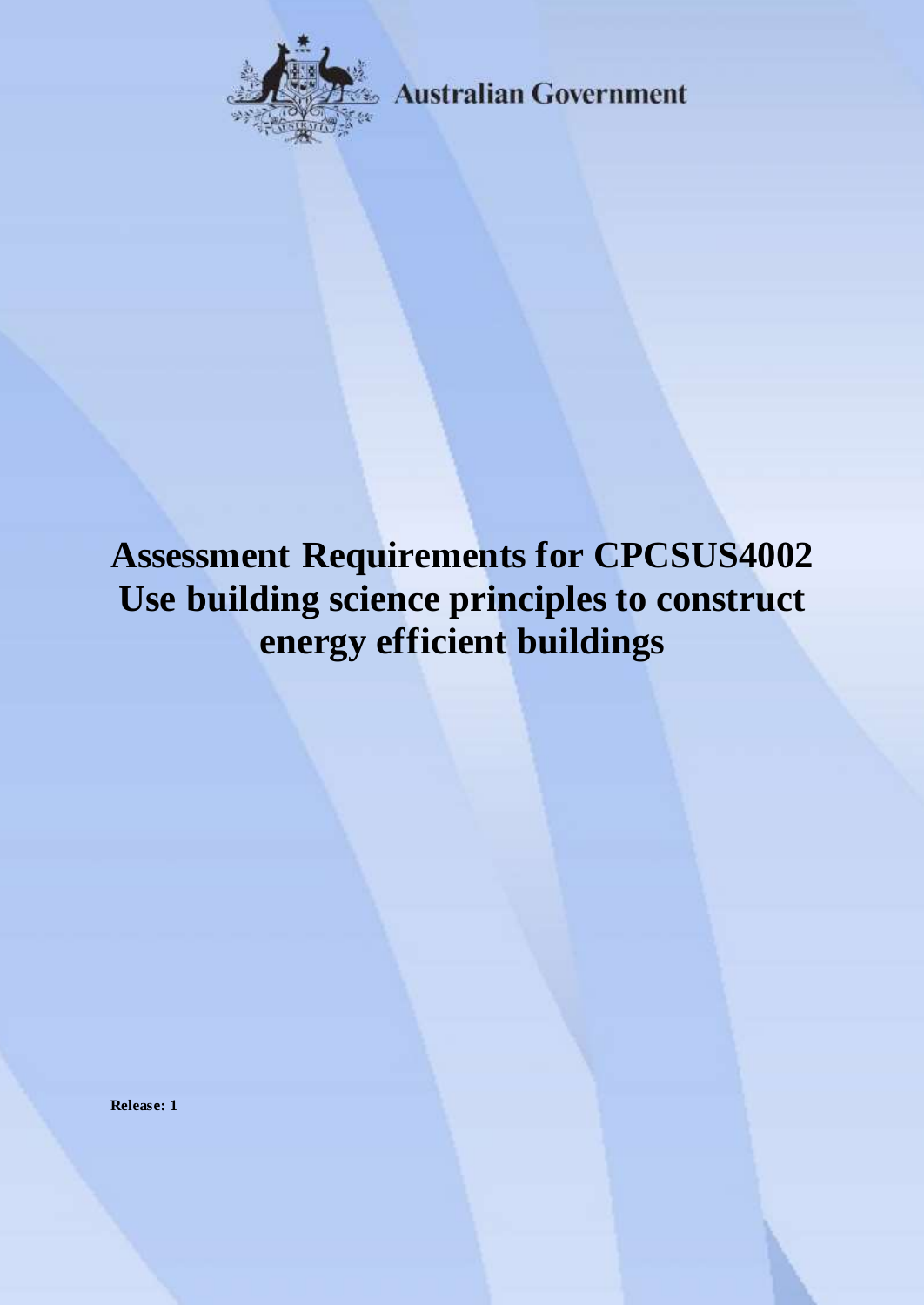# **Assessment Requirements for CPCSUS4002 Use building science principles to construct energy efficient buildings**

### **Modification History**

Release 1 This version first released with CPC Construction, Plumbing and Services Training Package Release 5.0.

> Supersedes and equivalent to CPCSUS4002A Use building science principles to construct energy efficient buildings. Updated to meet the Standards for Training Packages 2012.

# **Performance Evidence**

To demonstrate competency, a candidate must meet the elements and performance criteria of this unit by using building science principles in the development of recommendations for the use of energy efficient materials, products and construction methods for one residential construction project and one commercial construction project.

In doing this, the candidate must:

- incorporate building science principles for energy efficient materials and products used in the building envelope
- research and report on a range of energy efficient design and construction methods with a specific focus on:
	- energy efficient heating, cooling and ventilation
	- energy efficient construction methods and systems
	- effects of condensation, dampness, weatherproofing and waterproofing when preventative measures are incorrectly installed or ignored during construction.

# **Knowledge Evidence**

To be competent in this unit, a candidate must demonstrate knowledge of:

- the National Construction Code (NCC)
- processes for the evaluation of energy efficiencies in buildings:
	- local and international research into building science methods
	- systems theory and analysis
	- manufacturer websites and technical data for energy efficient construction materials and systems
- theories and principles of efficient energy use of building and construction processes
- the impact on occupant's health and the adverse effect on material integrity and structural components by failing to meet design principles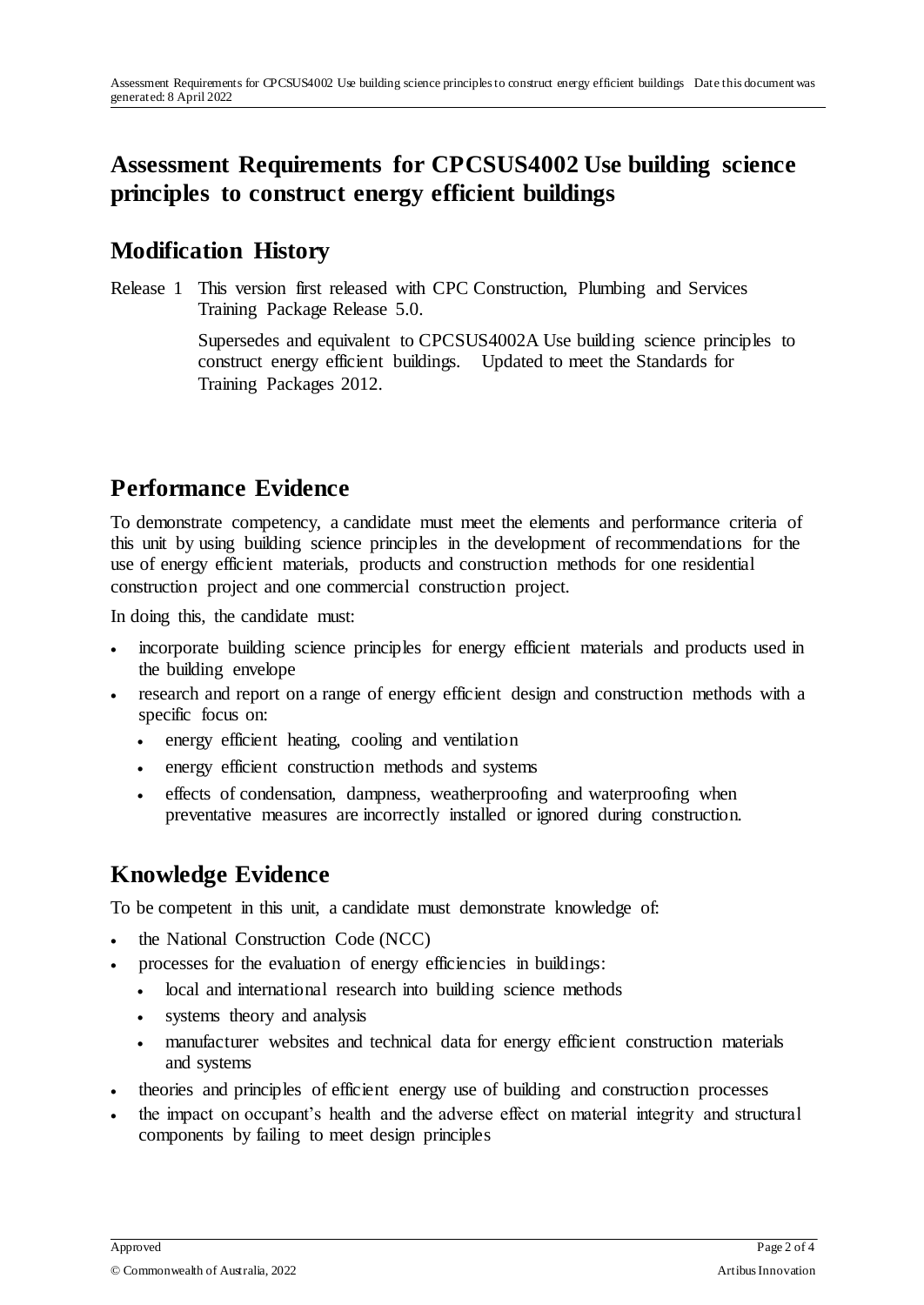- types, application and limitations of different construction materials when selecting construction materials and products for energy efficient buildings
- the role of embodied energy when selecting construction materials and products for energy efficient buildings
- general and environmental construction terminology
- effective energy efficient treatment of the building envelope:
	- gaps around ceiling downlights
	- gaps around insulating material
	- gaps under and around doors
	- openings for floor or ceiling ducts used to transmit heating or cooling
	- wall, floor or ceiling cracks
	- window seals
	- thermal mass
- extreme weather conditions impacting on a building:
	- cyclonic activity
	- extreme heat
	- risk of fire
	- heavy rain and flooding
	- storm weather
- work place safety requirements:
	- working with insulation
- digital tools and devices to communicate and collaborate effectively with others
- a range of digitally-based technology and applications for researching information.

#### **Assessment Conditions**

Assessors must meet the requirements for assessors contained in the Standards for Registered Training Organisations.

Assessment can be undertaken in the workplace or in a simulated workplace environment.

A simulated environment is one that realistically replicates workplace conditions, materials and equipment, interactions with others and workplace irregularities, and which meets industry standards for safety and environmental practices.

Candidates must have access to:

- relevant government building and construction legislation
- current building and construction codes and Australian Standards
- the NCC
- construction drawings and specifications, organisational policies, procedures and other quality documentation to undertake the performance criteria and assessment requirements
- digital technology to research information and devices, applications and software to develop and save documents electronically.